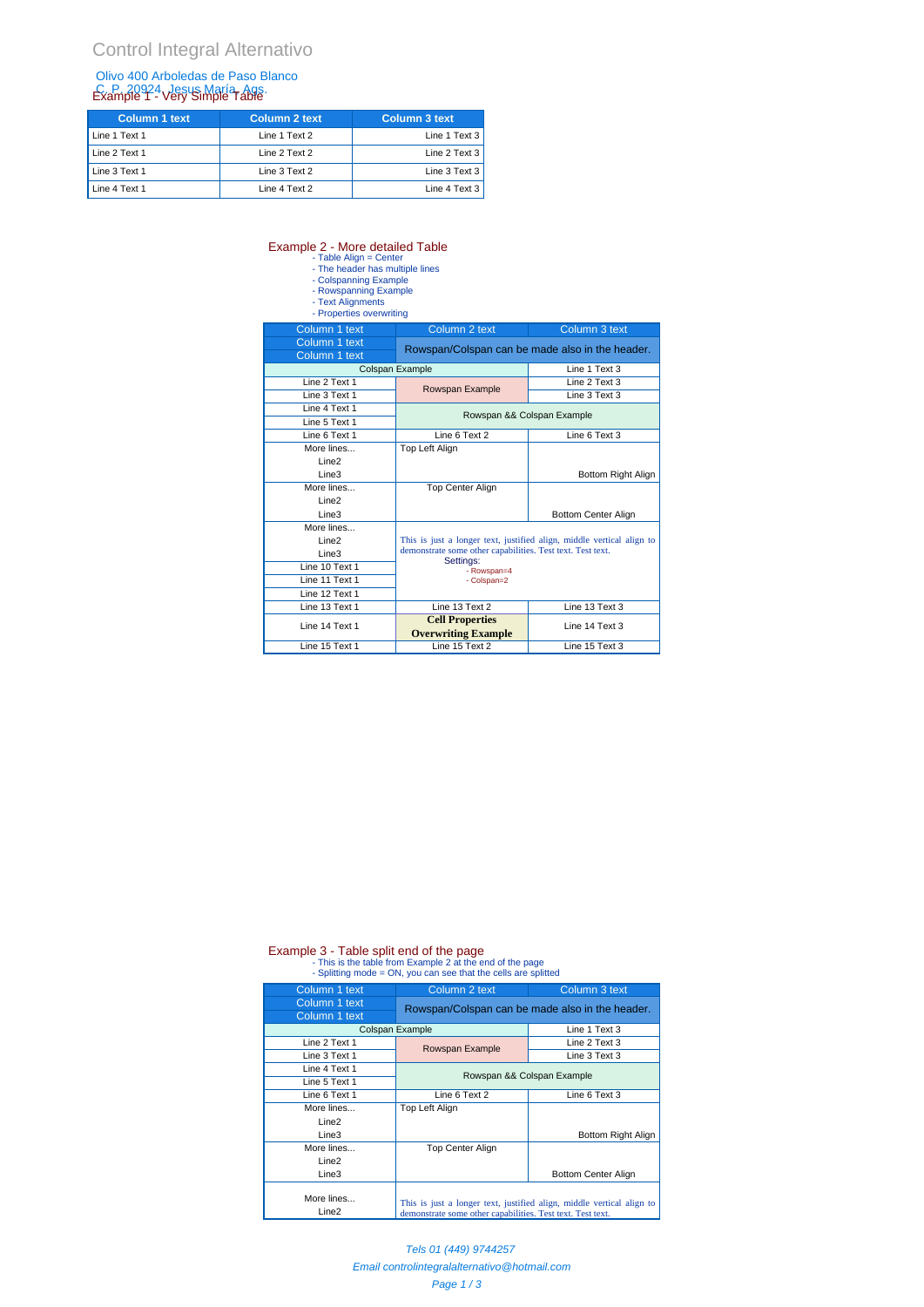#### Olivo 400 Arboledas de Paso Blanco

| C. P. 20924, Jesus María, Ags | Column 1 text  | Column 2 text                                        | Column 3 text  |
|-------------------------------|----------------|------------------------------------------------------|----------------|
|                               | Column 1 text  | Rowspan/Colspan can be made also in the header.      |                |
|                               | Column 1 text  |                                                      |                |
|                               | Line3          | Settings:<br>- Rowspan=4<br>- Colspan=2              |                |
|                               | Line 10 Text 1 |                                                      |                |
|                               | Line 11 Text 1 |                                                      |                |
|                               | Line 12 Text 1 |                                                      |                |
|                               | Line 13 Text 1 | Line 13 Text 2                                       | Line 13 Text 3 |
|                               | Line 14 Text 1 | <b>Cell Properties</b><br><b>Overwriting Example</b> | Line 14 Text 3 |
|                               | Line 15 Text 1 | Line 15 Text 2                                       | Line 15 Text 3 |
|                               |                |                                                      |                |

## Example 4 - Table split end of the page<br>- This is the table from Example 2 at the end of the page<br>- Splitting mode = OFF. In this case the cells are NOT splitted

| Column 1 text     | Column 2 text<br>Column 3 text |                                                 |  |
|-------------------|--------------------------------|-------------------------------------------------|--|
| Column 1 text     |                                | Rowspan/Colspan can be made also in the header. |  |
| Column 1 text     |                                |                                                 |  |
| Colspan Example   |                                | Line 1 Text 3                                   |  |
| Line 2 Text 1     | Rowspan Example                | Line 2 Text 3                                   |  |
| Line 3 Text 1     |                                | Line 3 Text 3                                   |  |
| Line 4 Text 1     |                                |                                                 |  |
| Line 5 Text 1     | Rowspan && Colspan Example     |                                                 |  |
| Line 6 Text 1     | Line 6 Text 2                  | Line 6 Text 3                                   |  |
| More lines        | Top Left Align                 |                                                 |  |
| Line <sub>2</sub> |                                |                                                 |  |
| Line <sub>3</sub> |                                | Bottom Right Align                              |  |
| More lines        | <b>Top Center Align</b>        |                                                 |  |
| Line <sub>2</sub> |                                |                                                 |  |
| Line3             |                                | <b>Bottom Center Align</b>                      |  |